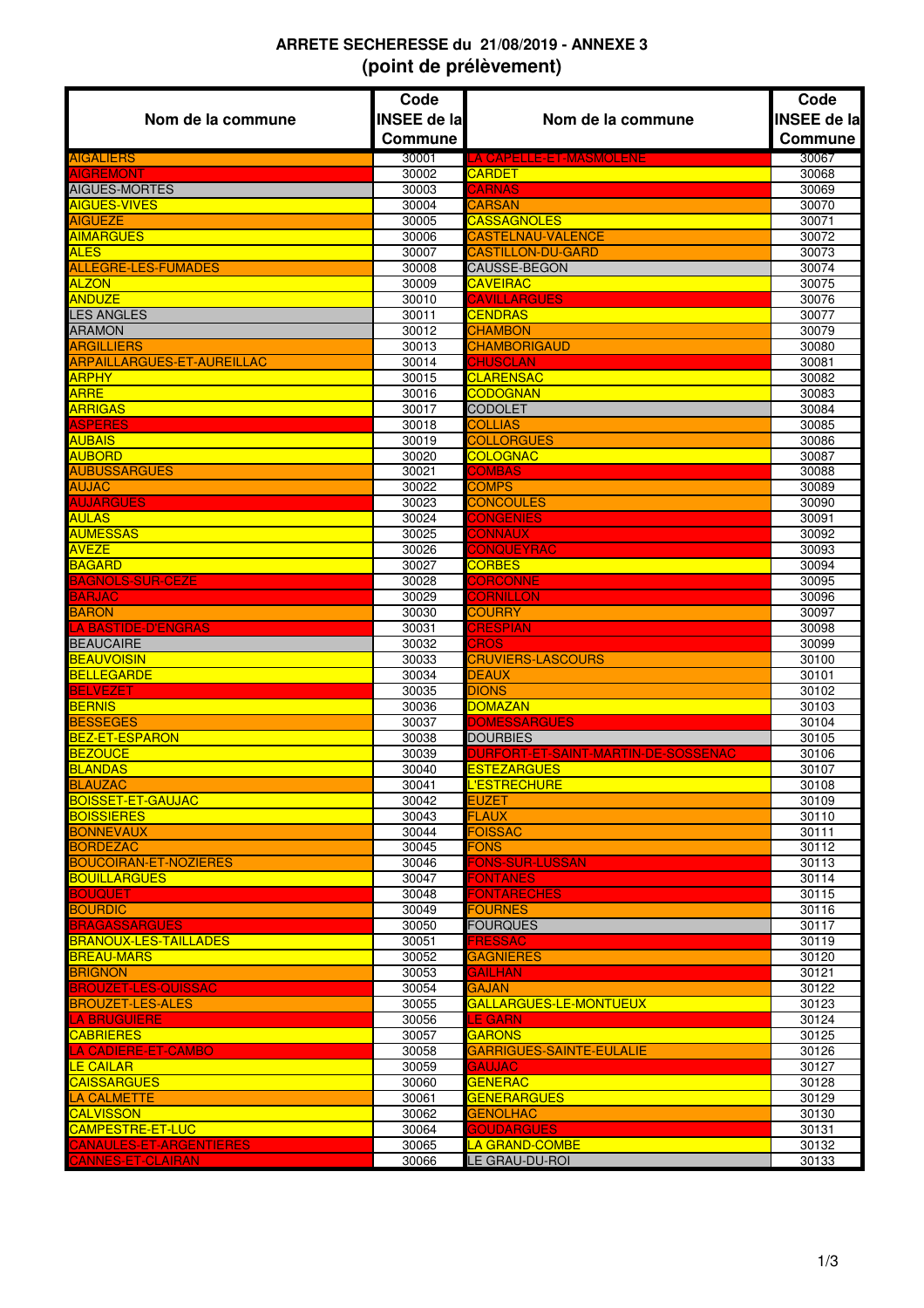## **ARRETE SECHERESSE du 21/08/2019 - ANNEXE 3 (point de prélèvement)**

|                                                 | Code               |                                                                | Code               |
|-------------------------------------------------|--------------------|----------------------------------------------------------------|--------------------|
| Nom de la commune                               | <b>INSEE de la</b> | Nom de la commune                                              | <b>INSEE de la</b> |
|                                                 | <b>Commune</b>     |                                                                | Commune            |
| <b>ISSIRAC</b>                                  | 30134              |                                                                | 30202              |
| JONQUIERES-SAINT-VINCENT                        | 30135              | <b>PONT-SAINT-ESPRIT</b><br><b>PORTES</b>                      | 30203              |
| <b>JUNAS</b>                                    | 30136              | <b>POTELIERES</b>                                              | 30204              |
| <b>LAMELOUZE</b>                                | 30137              | <b>POUGNADORESSE</b>                                           | 30205              |
| <b>LANGLADE</b>                                 | 30138              | <b>POULX</b>                                                   | 30206              |
| <b>LANUEJOLS</b>                                | 30139              | <b>POUZILHAC</b>                                               | 30207              |
| <b>LASALLE</b>                                  | 30140              | <b>PUECHREDON</b>                                              | 30208              |
| LAUDUN-L'ARDOISE                                | 30141              | <b>PUJAUT</b>                                                  | 30209              |
| LAVAL-PRADEL                                    | 30142              | <b>QUISSAC</b>                                                 | 30210              |
| <b>LAVAL-SAINT-ROMAN</b>                        | 30143              | <b>REDESSAN</b>                                                | 30211              |
| <b>LECQUES</b>                                  | 30144              | <b>REMOULINS</b>                                               | 30212              |
| <b>LEDENON</b>                                  | 30145              | <b>REVENS</b>                                                  | 30213              |
| <b>LEDIGNAN</b>                                 | 30146              | RIBAUTE-LES-TAVERNES                                           | 30214              |
| LEZAN                                           | 30147              | <b>RIVIERES</b>                                                | 30215              |
| <b>LIOUC</b><br><b>LIRAC</b>                    | 30148              | ROBIAC-ROCHESSADOULE<br>ROCHEFORT-DU-GARD                      | 30216<br>30217     |
| LOGRIAN-FLORIAN                                 | 30149<br>30150     | <b>ROCHEGUDE</b>                                               | 30218              |
| <b>LUSSAN</b>                                   | 30151              | <b>ROGUES</b>                                                  | 30219              |
| <b>LES MAGES</b>                                | 30152              | ROQUEDUR                                                       | 30220              |
| <b>MALONS-ET-ELZE</b>                           | 30153              | <b>ROQUEMAURE</b>                                              | 30221              |
| <b>MANDAGOUT</b>                                | 30154              | <b>LA ROQUE-SUR-CEZE</b>                                       | 30222              |
| <b>MANDUEL</b>                                  | 30155              | <b>ROUSSON</b>                                                 | 30223              |
| <b>MARGUERITTES</b>                             | 30156              | <b>LA ROUVIERE</b>                                             | 30224              |
| <b>MARTIGNARGUES</b>                            | 30158              | <b>SABRAN</b>                                                  | 30225              |
| <b>LE MARTINET</b>                              | 30159              | SAINT-ALEXANDRE                                                | 30226              |
| MARUEJOLS-LES-GARDON                            | 30160              | SAINT-AMBROIX                                                  | 30227              |
| <b>MASSANES</b>                                 | 30161              | <b>SAINTE-ANASTASIE</b>                                        | 30228              |
| <b>MASSILLARGUES-ATTUECH</b>                    | 30162              | SAINT-ANDRE-DE-MAJENCOULES                                     | 30229              |
| <b>MAURESSARGUES</b><br><b>MEJANNES-LE-CLAP</b> | 30163<br>30164     | <b>SAINT-ANDRE-DE-ROQUEPERTUIS</b><br>SAINT-ANDRE-DE-VALBORGNE | 30230<br>30231     |
| <b>MEJANNES-LES-ALES</b>                        | 30165              | SAINT-ANDRE-D'OLERARGUES                                       | 30232              |
| <b>MEYNES</b>                                   | 30166              | <b>SAINT-BAUZELY</b>                                           | 30233              |
| <b>MEYRANNES</b>                                | 30167              | SAINT-BENEZET                                                  | 30234              |
| <b>MIALET</b>                                   | 30168              | SAINT-BONNET-DU-GARD                                           | 30235              |
| <b>MILHAUD</b>                                  | 30169              | SAINT-BONNET-DE-SALENDRINQUE                                   | 30236              |
| <b>MOLIERES-CAVAILLAC</b>                       | 30170              | <b>SAINT-BRES</b>                                              | 30237              |
| <b>MOLIERES-SUR-CEZE</b>                        | 30171              | SAINT-BRESSON                                                  | 30238              |
| <b>MONOBLET</b>                                 | 30172              | SAINTE-CECILE-D'ANDORGE                                        | 30239              |
| <b>MONS</b>                                     | 30173              | SAINT-CESAIRE-DE-GAUZIGNAN                                     | 30240              |
| <b>MONTAREN-ET-SAINT-MEDIERS</b>                | 30174              | SAINT-CHAPTES<br>SAINT-CHRISTOL-DE-RODIERES                    | 30241              |
| <b>MONTCLUS</b><br><u>MONTDARDIER</u>           | 30175<br>30176     | SAINT-CHRISTOL-LES-ALES                                        | 30242<br>30243     |
| <b>MONTEILS</b>                                 | 30177              | <b>SAINT-CLEMENT</b>                                           | 30244              |
| <b>MONTFAUCON</b>                               | 30178              | SAINT-COME-ET-MARUEJOLS                                        | 30245              |
| <b>MONTFRIN</b>                                 | 30179              | SAINTE-CROIX-DE-CADERLE                                        | 30246              |
| <b>MONTIGNARGUES</b>                            | 30180              | <b>SAINT-DENIS</b>                                             | 30247              |
| <b>MONTMIRAT</b>                                | 30181              | SAINT-DEZERY                                                   | 30248              |
| <b>MONTPEZAT</b>                                | 30182              | SAINT-DIONISY                                                  | 30249              |
| <b>MOULEZAN</b>                                 | 30183              | <b>SAINT-ETIENNE-DE-L'OLM</b>                                  | 30250              |
| <b>MOUSSAC</b>                                  | 30184              | SAINT-ETIENNE-DES-SORTS                                        | 30251              |
| <b>MUS</b>                                      | 30185              | SAINT-FELIX-DE-PALLIERES                                       | 30252              |
| NAGES-ET-SOLORGUES                              | 30186              | SAINT-FLORENT-SUR-AUZONNET                                     | 30253              |
| <b>NAVACELLES</b>                               | 30187              | SAINT-GENIES-DE-COMOLAS                                        | 30254              |
| <b>NERS</b>                                     | 30188              | SAINT-GENIES-DE-MALGOIRES<br><b>SAINT-GERVAIS</b>              | 30255              |
| <b>NIMES</b><br><b>ORSAN</b>                    | 30189<br>30191     | SAINT-GERVASY                                                  | 30256<br>30257     |
| ORTHOUX-SERIGNAC-QUILHAN                        | 30192              | SAINT-GILLES                                                   | 30258              |
| <b>PARIGNARGUES</b>                             | 30193              | <u>SAINT-HILAIRE-DE-BRETHMAS</u>                               | 30259              |
| <b>PEYREMALE</b>                                | 30194              | SAINT-HILAIRE-D'OZILHAN                                        | 30260              |
| <b>PEYROLLES</b>                                | 30195              | SAINT-HIPPOLYTE-DE-CATON                                       | 30261              |
| LE PIN                                          | 30196              | SAINT-HIPPOLYTE-DE-MONTAIGU                                    | 30262              |
| <b>LES PLANS</b>                                | 30197              | SAINT-HIPPOLYTE-DU-FORT                                        | 30263              |
| <b>POMMIERS</b>                                 | 30199              | SAINT-JEAN-DE-CEYRARGUES                                       | 30264              |
| <b>POMPIGNAN</b>                                | 30200              | SAINT-JEAN-DE-CRIEULON                                         | 30265              |
| PONTEILS-ET-BRESIS                              | 30201              | SAINT-JEAN-DE-MARUEJOLS-ET-AVEJAN                              | 30266              |